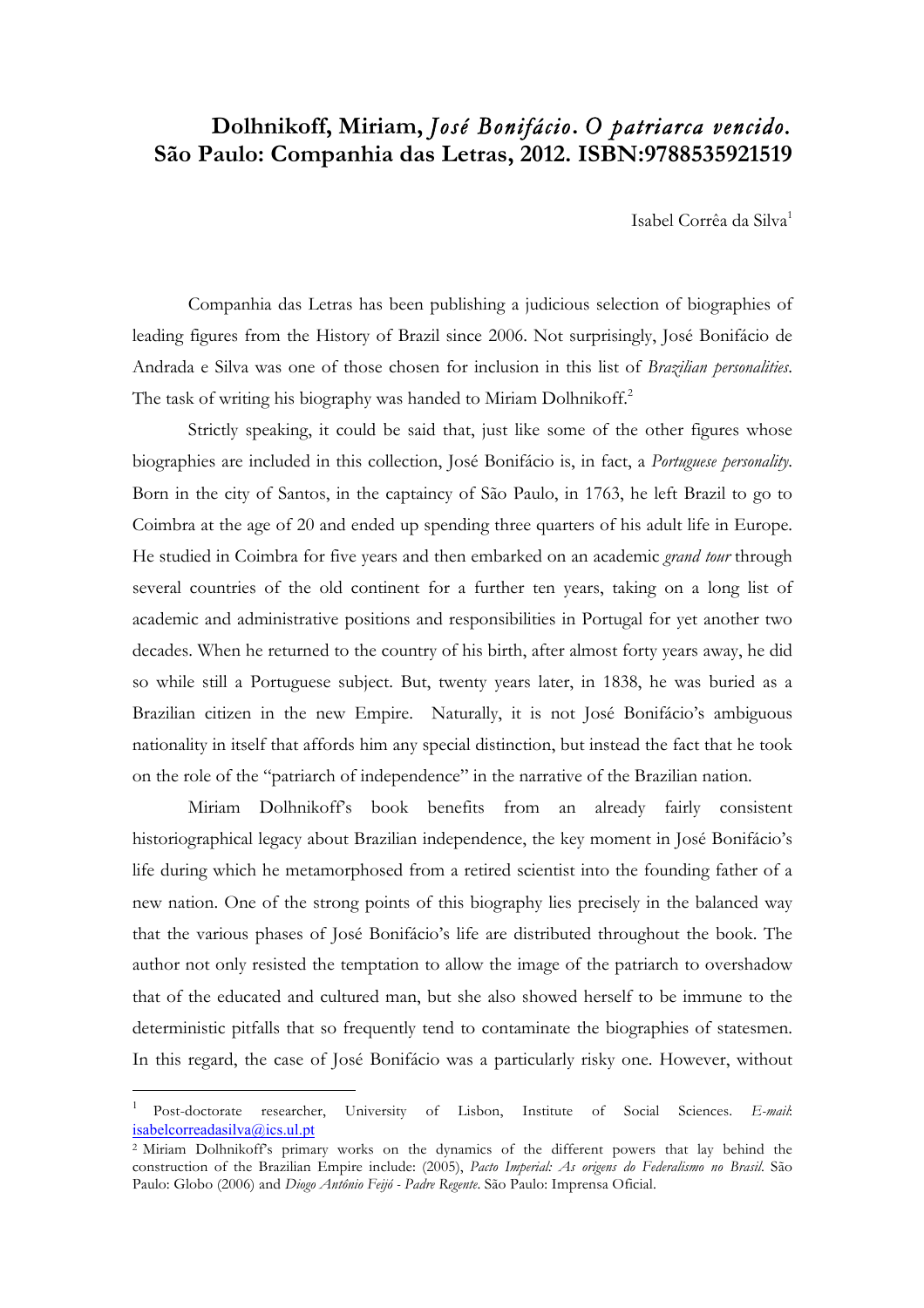ceasing to see the life of her biographical subject as a sequence of cumulatively interconnected experiences, Dolhnikoff consistently manages throughout the book to focus our attention on the multiple personal and professional possibilities open to a man who was himself the embodiment of one among several possible political outcomes. This subtle game of mirrors between José Bonifácio's individual path and the peculiar nature of the political conjuncture surrounding the breakup of the Portuguese Empire and the building of the Brazilian one is, undoubtedly, the most interesting point of this biography, in which, from the first to the last page, events follow on from one another with a great deal of ambiguity.

In a reasonable and, I would say, fairly analytical fashion, Miriam Dolhnikoff extends this ambiguity to her own position in relation to certain historiographical debates that spread across the pages of her book. By stating, for example, that Dom Rodrigo de Sousa Coutinho was the heir of the Marquis of Pombal, but, simultaneously, that the group of cultured men that José Bonifácio came to join "maintained a relationship with the Pombaline legacy that was marked by a certain dose of ambiguity" (45-48), the author skips over one of the most central historiographical debates about the period, namely the discussion about the nature and genealogy of the Portuguese enlightened absolutism.<sup>3</sup> Biographies are, in fact, normally fertile ground for dismantling binomials that have reached a dead end. The example of José Bonifácio clearly illustrates this situation. His progression from a devout and enthusiastic supporter of absolute reformism to the founder of an imperial constitutionalism is sufficiently expressive of the unpredictable transformations that are peculiar to the historical conjunctures of transitional periods. Even so, Miriam Dolhnikoff reveals some discomfort in dealing with this apparent volte-face (justifying it through a kind of calculated cynicism that had led José Bonifácio to keep quiet about his liberal political sympathies while he was professionally dependent on the Portuguese Crown), even to the point of stating that "José Bonifácio praised the absolutist monarchs out of convenience and not out of conviction" (113).

This apparent contradiction in José Bonifácio's political thinking, which Miriam Dolhnikoff only partially resolves, seems to me, however, to be a false problem. Although the hypothesis of six decades of resigned silence is not impossible, I do not think it is necessary to go so far. In fact, it is the very narrative of Bonifácio's life, as built up by Dolhnikoff, that makes such attempts at justification perfectly dispensable. There does not

 <sup>3</sup> For a brief look at the way in which this debate has been applied to the Portuguese-Brazilian Empire, see, for example, the quite distinct positions adopted by Cardoso (2011) and Monteiro (2014), as well as Paquette (2013), especially "The reform of empire in the late eighteenth century" (17-83).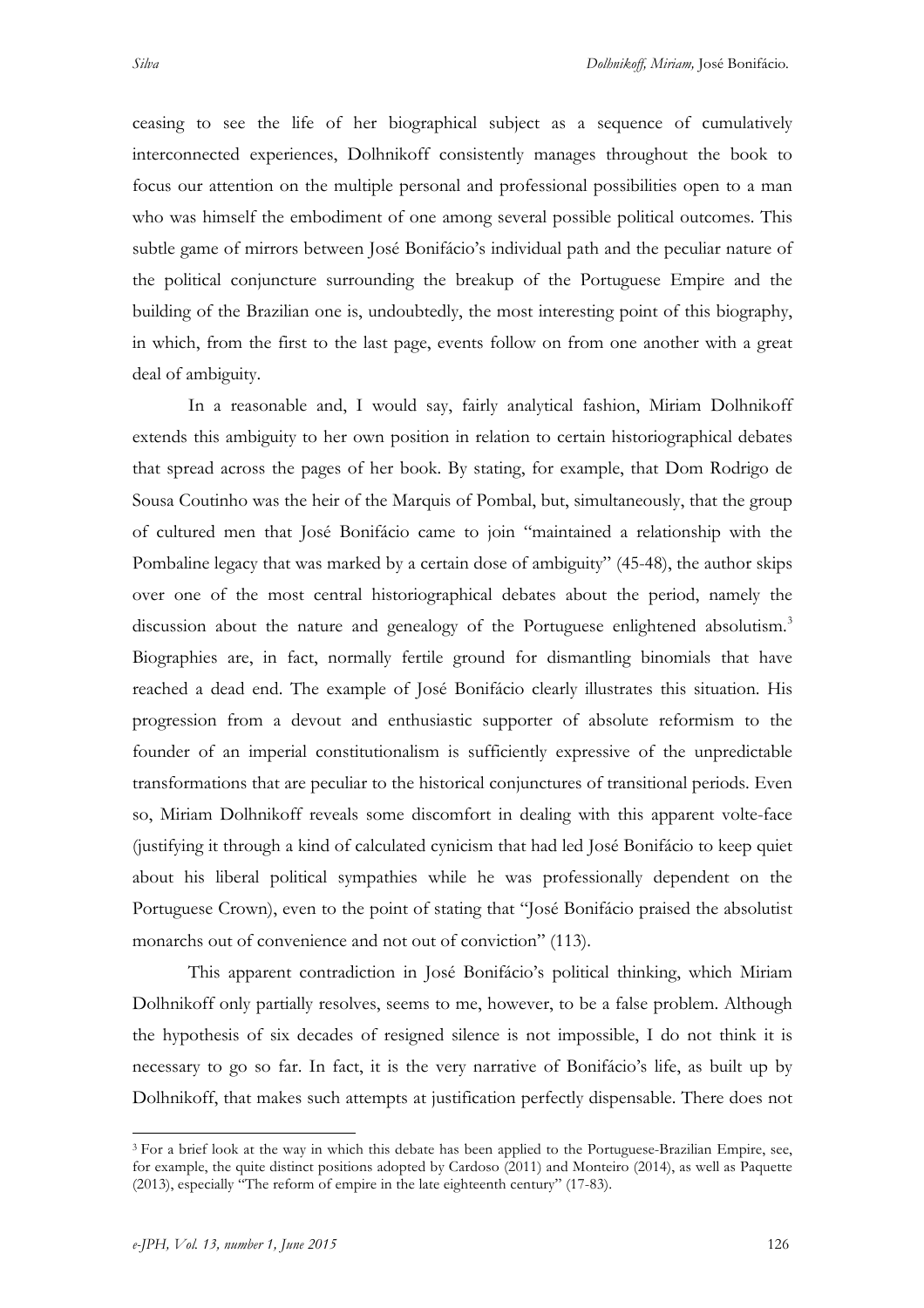seem to be any type of incoherence between the diligent scientist-bureaucrat who worked with such dedicated commitment alongside Dom Rodrigo de Sousa Coutinho in attempting to modernize the Portuguese-Brazilian Empire by strengthening the Crown's coordinating capacity and the ardent politician who, alongside Dom Pedro, fought tirelessly to establish a constitutional architecture that would not call into question that same empire. Throughout this process, representative government was much more of a formula than a principle. As Miriam Dolhnikoff does well to note, in 1821, when José Bonifácio drew up the program that was to serve as the basis for the elected representatives of São Paulo to present themselves at the Lisbon parliament, he showed himself to be a defender of the Portuguese-Brazilian Empire. Not necessarily the liberal, or even the constitutionalist Bonifácio, but rather the enlightened sexagenarian, simultaneously aware of the irreversibility of this particular circumstance, its imperatives and the opportunities it offered.

The political conjuncture of the period from 1807-1822, during which the tortuous process of the breakup of the Portuguese-Brazilian system took place, may now seem to us at a distance to be truly unintelligible unless we take into account the relentless force of a behavioral dynamics in which political agents tended to react, more than they actually acted. In that fifteen-year period which Valentim Alexandre described as representing "the empire under tension," it is not difficult to find the image of the imperial space as a malleable body being pulled by opposing forces, which continued to distance themselves from one another in a reactive fashion until they ended up producing the fatal rupture (Alexandre, 1993). And yet, the biography of one of the protagonists of this process reminds us that historical inevitability is nothing more than a trap into which the more imprudent future observers may easily fall.

As the most recent historiography has shown, in the late eighteenth century, in reaping the rewards of the reforms introduced by the Marquis of Pombal and Dom Rodrigo de Sousa Coutinho, the Portuguese-Brazilian Empire had adapted to the idiosyncratic adjustments made to the model of a pluricontinental monarchy and seemed to enjoy the conditions that were needed for its long and healthy survival.<sup>4</sup> Regardless of whether certain factors can—and should—be considered as pre-existing structural conditions or as precipitant elements, whose effects were felt in the medium term, there is no denying that the trigger for the breakup of the Portuguese-Brazilian system was the sudden alteration of the international system that led to the strategic solution of

 <sup>4</sup> Cf. Alexandre (1993) and Paquette (2009) and (2013).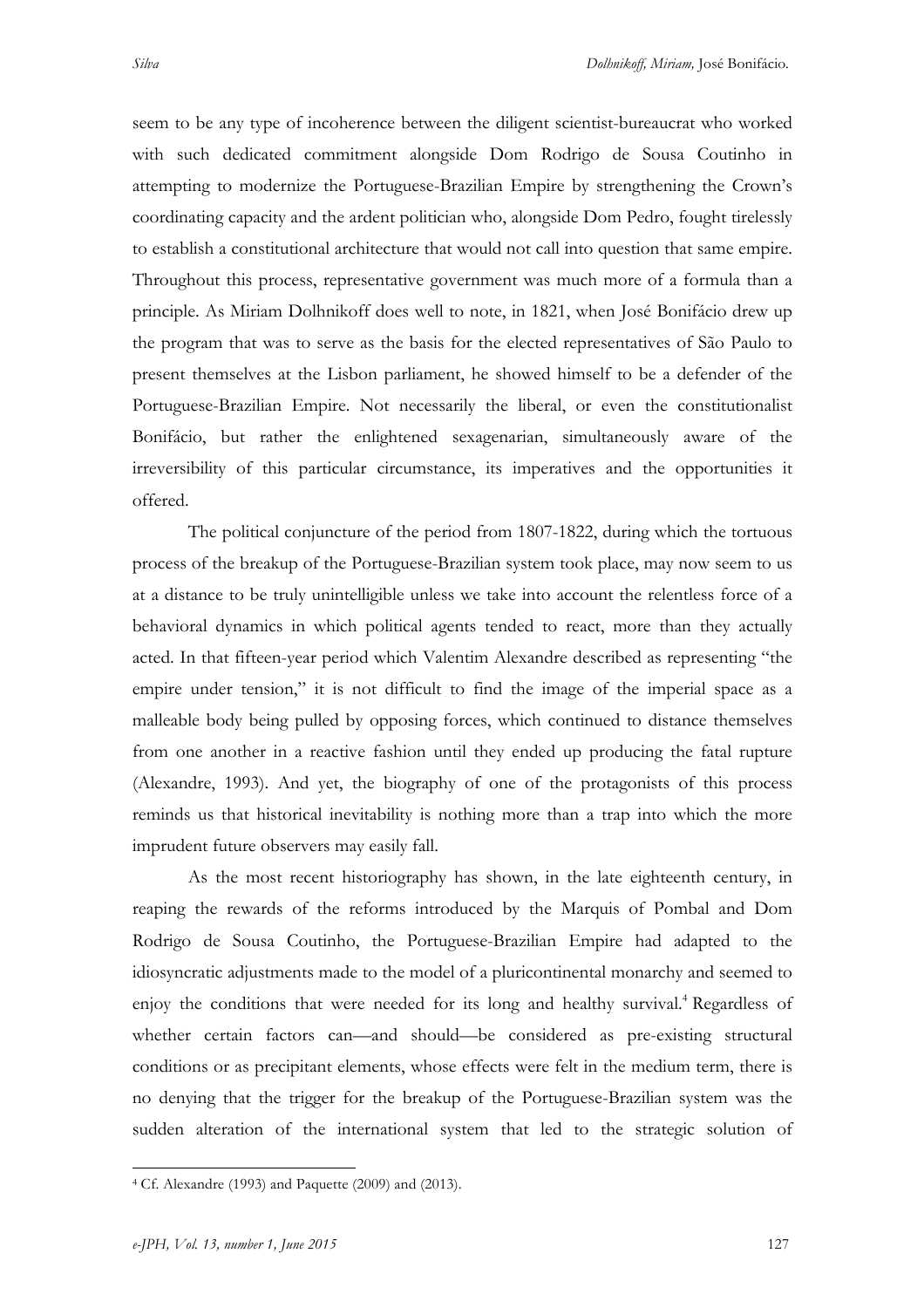transferring the Portuguese court to Brazil and to the consequent dismantling of the colonial pact. Regardless also of the correlative accumulation of a host of other factors, the process as a whole was marked by some central focal points of complete incompatibility, including the tension between mercantilist and free-trade principles and the shift of the imperial axis of interests from the metropolis to the colony, to the detriment of the former.

The famous statement of the Marquis of Fronteira, naturally quoted by Dolhnikoff – "everyone wanted the Court in Lisbon, because they hated the idea of being a colony of a colony" (103-4) – summarizes extremely well the key point in the ever more intense deterioration of the process that had been set in motion by the Porto revolution. If this was the feeling that lay at the root of the revolutionary dynamics of 1820, then a similar repudiation of the peripheral condition was what was also at stake in the debate between the Portuguese-Brazilian members of parliament and those from the metropolis at the *Cortes Constituintes* of 1821. Contemporary historiography has already done away with the idea that what was discussed there was the re-establishment of the colonial pact (Berbel, 1999 and Rocha, 2009.). Both parties knew about the impossibility of a return to the *statu quo ante*. After the royal family had left for Brazil, José Bonifácio himself strove hard for a further ten years to return there too, as he was now tired and distressed to find himself living on the margins of the empire.

Through the influence of his brother António Carlos, José Bonifácio went to the Lisbon *Cortes* to defend a system of governance that made it possible for both kingdoms to overcome this marginality. But it is worth remembering that the foundations of this concept of equity were above all pragmatic and rational in nature. Faced with the political crisis, José Bonifácio revealed that, after all, he had a keen sense of adaptability. He was an "opportunist" in the French sense of the term, or, in other words, in the sense that he was capable of acting according to circumstances and, simultaneously, of knowing how to take advantage of the opportunity of the moment. It is only in this way that we can understand how, without any paradoxes, the "patriarch of Brazilian independence" was one of the men who, between 1820 and 1822, had fought most determinedly for the continuity of the Portuguese-Brazilian Empire.

Both in the course of this struggle and, after independence, in his confrontation with the federalist forces, José Bonifácio always remained coherent in his belief in the modernizing potential of a strong central power. In the same way that he had accepted the idea of representative government since he considered that "to wish now to govern without it is to wish for disorder and to run terrible risks" (110), in 1822, despite the fact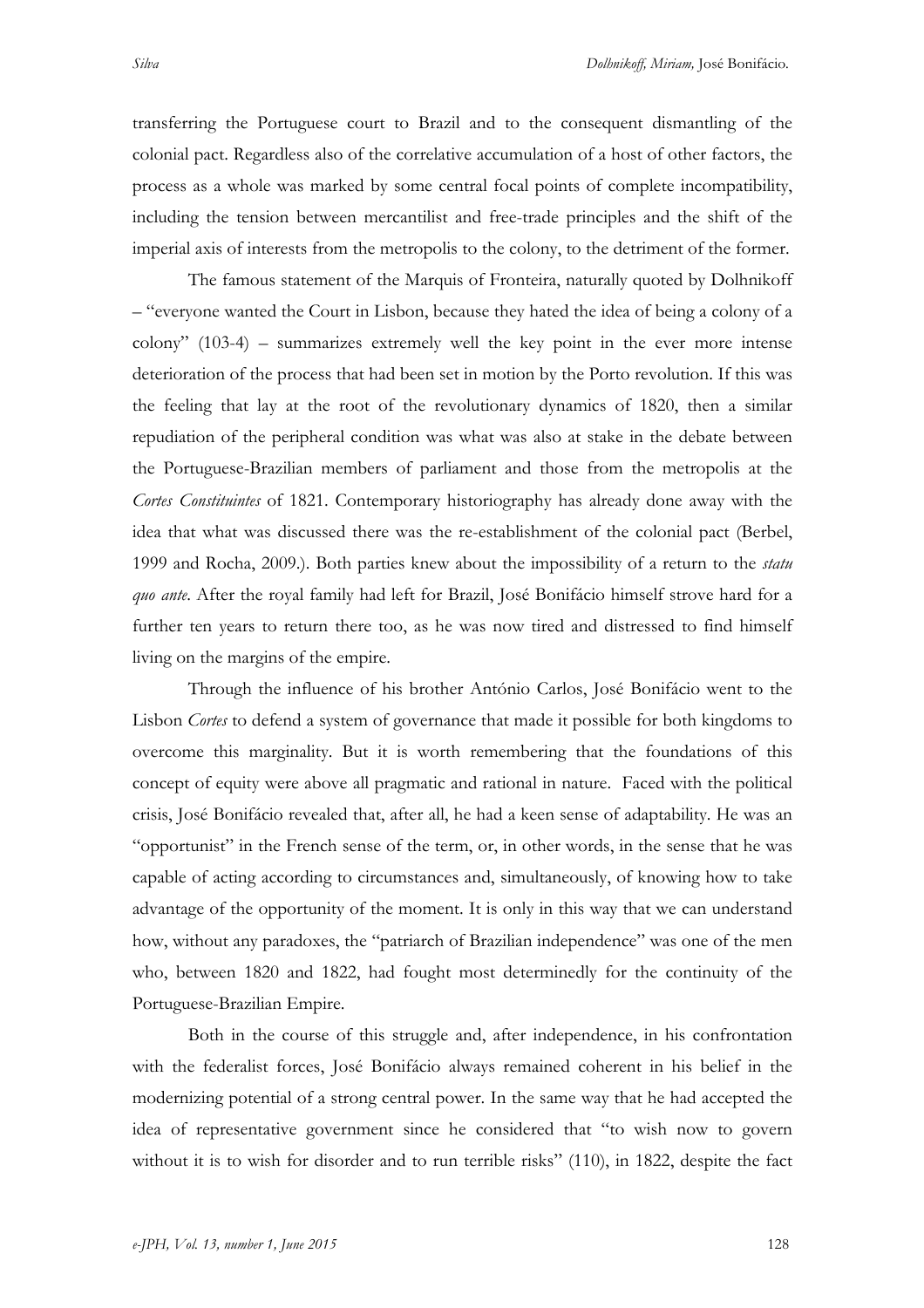that he was absolutely opposed to the holding of a Brazilian constituent assembly, he ended up giving in to this idea, alleging that he could no longer "withstand the tide of opinion" (144). After independence was consummated on 7 September 1822, the ferocity of the provincial forces and the adoption of ever more extreme positions again put his adaptability to the test. Having been defeated after several months of political combat, Bonifácio showed that he could not be "opportunistic" in the normal sense of the word, and that his capacities for adaptation were perfectly in keeping with his temperament and his vision of the world.

Perhaps the most fascinating of all the chapters in this biography is precisely the one in which Miriam Dolhnikoff presents us with a carefully organized and articulate synthesis of José Bonifácio's thwarted attempts to apply his reformist thinking to a Brazilian national project. The abolition of slavery, the integration of the native population, the promotion of *mestiçagem*, and the civilization of the ordinary people and the elite according to European standards were the main points of what the author judiciously referred to as *Bonifacian alchemy* (199) and which had as its ultimate aim to create a nation that was homogenous in both social and civil terms. But, in this list of ingredients, the extinction of the slave trade and the gradual abolition of slavery were undoubtedly the two that José Bonifácio considered most important, since, from his point of view, at their very root, they endangered all the possibilities of constructing a civilized nation. Bonifácio's attacks were directed precisely at the foundations of the economic structure, in which the demands of those clamoring for autonomy had found the strength that would provide them with political emancipation. He therefore knew that he could reckon with the overwhelming opposition of the dominant elites, and that only a very strong government would have the means to implement a national project of profound modernization.

In what was to be his final combat, however, Bonifácio ended up being defeated all along the line. His formula of "social alchemy" would have to wait a further half century before being recuperated by the abolitionists of the 1870s. His model of a representative institutional architecture founded on the predominance of royal power was to be tacitly and successively perverted until the way was paved for the establishment of the "imperial pact" between the Crown and the provincial elites that sustained the political order throughout the "Second Reign."5 After so many years spent reinventing himself in his continuous response to the challenges of the times, José Bonifácio ended up allowing himself to be defeated by the apparently utopian intransigence of his own thought.

 <sup>5</sup> On this subject, besides Dolhnikoff, see also Mattos (1987).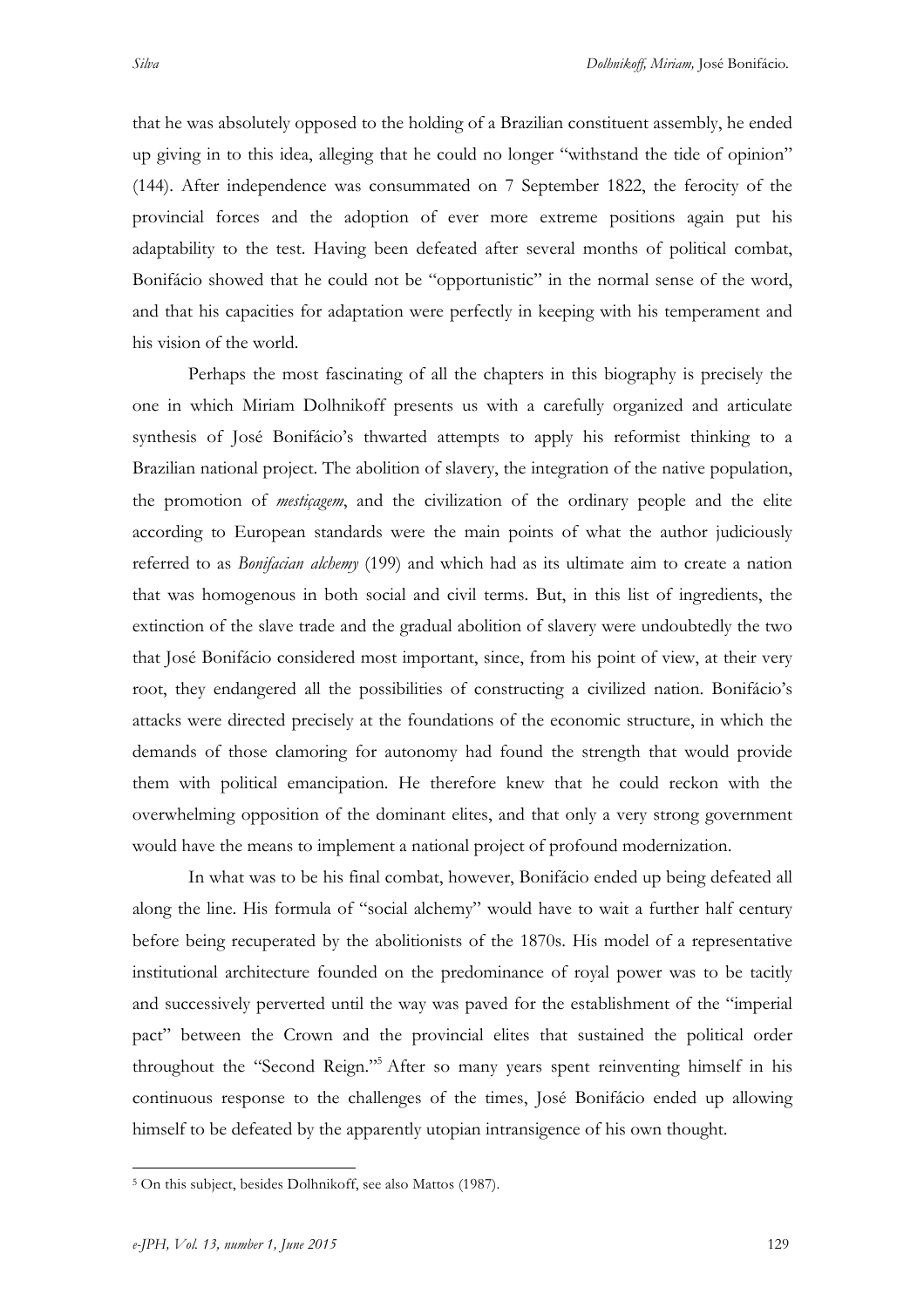The subtitle of this biography of José Bonifácio, *the defeated patriarch*, is particularly

expressive in the way in which it captures this death rattle of a life of constant struggle. As is to be expected in a good biography, this book does not limit itself to presenting the battlefields, since it is also concerned with revealing the soldier's state of mind. In this case, we have a man whose tempestuous nature and existential unrest caused him, throughout his life, to swing abruptly between hope and tiredness. A man who, at the age of forty, was already displaying a fervent desire to retire from public life, and from whom public life was yet to demand the greatest tests of his dedication for a further three decades. Miriam Dolhnikoff makes frequent reference to the writing and correspondence of José Bonifácio, which allows her to arrive at a more profound understanding of the mind of her subject, thus resulting in the fact that one of the many merits of this work is precisely the balanced picture that she paints between factual narrative, theoretical reflection and a no less important psychological dimension.

João Bonifácio de Andrada e Silva never occupied a position of governance for more than a few months, never wrote a book about his political ideas, his academic activity never earned him any particular recognition, and his poetic work has remained forever obscure. He was an individual who had the good (or bad) fortune to live at a time when a great rupture was being made with the past, a time that was so complex that it can only be made truly understandable by shifting the level of observation to the micro-scale. Both the value and the opportune nature of this biography also lie in the way that it performs this function. By masterfully narrating the career of the enlightened Portuguese reformer who died as the patriarch of Brazilian independence, Miriam Dolhnikoff has made a remarkable contribution to our understanding of one of the most complex periods in the History of the Western World. The history of a life that was made up of unforeseen events, inconsistencies and disconnections. A book to remind us that we should read it, not to learn with History, but in order not to be surprised by it.